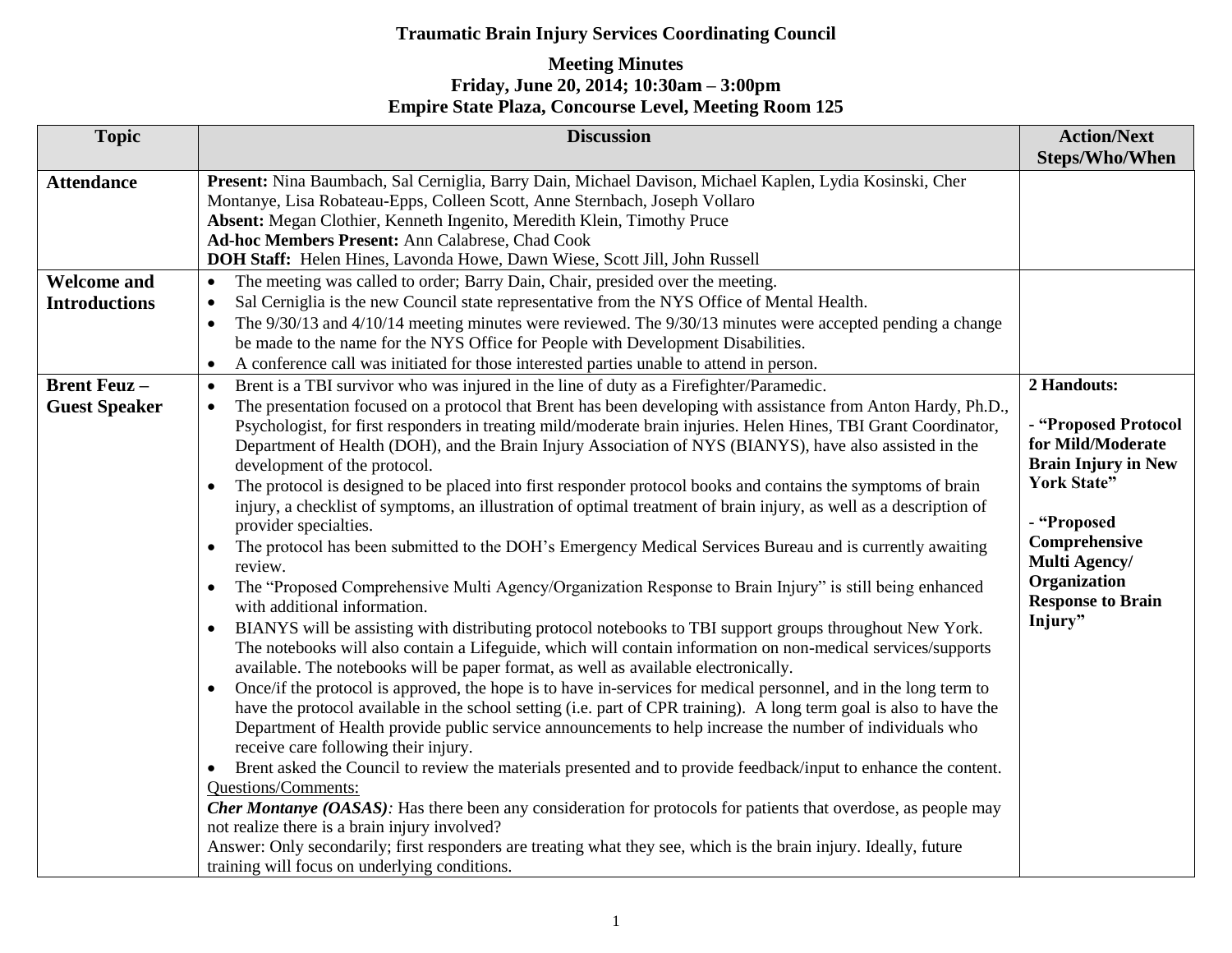| <b>Topic</b>                           | <b>Discussion</b>                                                                                                                                                                                                                                                                                                                                                                                                                                                                                                                                                                                                                                                                                                                                                                                                                                                                                                                                                                                                                                                                                                                                                                                                                                                                                                                                                                                                                                                                                                                                                                                                                                                                                                                                                                                                                                                                                                                                                                                                                                                                                                                                                                                                                                                                                                                                                                                                                                                                                                                                                                      | <b>Action/Next</b><br><b>Steps/Who/When</b> |
|----------------------------------------|----------------------------------------------------------------------------------------------------------------------------------------------------------------------------------------------------------------------------------------------------------------------------------------------------------------------------------------------------------------------------------------------------------------------------------------------------------------------------------------------------------------------------------------------------------------------------------------------------------------------------------------------------------------------------------------------------------------------------------------------------------------------------------------------------------------------------------------------------------------------------------------------------------------------------------------------------------------------------------------------------------------------------------------------------------------------------------------------------------------------------------------------------------------------------------------------------------------------------------------------------------------------------------------------------------------------------------------------------------------------------------------------------------------------------------------------------------------------------------------------------------------------------------------------------------------------------------------------------------------------------------------------------------------------------------------------------------------------------------------------------------------------------------------------------------------------------------------------------------------------------------------------------------------------------------------------------------------------------------------------------------------------------------------------------------------------------------------------------------------------------------------------------------------------------------------------------------------------------------------------------------------------------------------------------------------------------------------------------------------------------------------------------------------------------------------------------------------------------------------------------------------------------------------------------------------------------------------|---------------------------------------------|
|                                        | Mike Nicholson (public): The Rochester TBI Association Support Group has reviewed the protocol and fully<br>supports it.<br><b>Joanne Scandale (public)</b> : Once/if the protocol is adopted, will there be an effort to look back at other protocols (i.e.<br>heart attack, overdose) and have some of the references in the brain injury protocol tied to the other protocols?<br>Discussion: Brent would like to get his protocol established and then have it tie into other areas, such as Worker's<br>Compensation, No-Fault, and then work it into other areas and re-look at all protocols.<br>Lois Tannenbaum (Board President/Brain Injury Association of NYS): Recently the discussion of non-traumatic<br>brain injury (i.e. acquired BI) has been a big focus and it is important that existing protocols apply to all types of<br>brain injury, not solely TBI.                                                                                                                                                                                                                                                                                                                                                                                                                                                                                                                                                                                                                                                                                                                                                                                                                                                                                                                                                                                                                                                                                                                                                                                                                                                                                                                                                                                                                                                                                                                                                                                                                                                                                                         |                                             |
| <b>TBI HRSA Grant</b><br><b>Update</b> | Helen Hines, NYS Department of Health, TBI Grant Coordinator<br>The current TBI HRSA (Health Resources and Services Administration) grant cycle ends June 2014, and<br>resulted in the following accomplishments:<br>Development of the state's TBI Action Plan (available on the DOH's website). DOH has begun<br>$\circ$<br>implementing 18 of the 29 recommendations in the plan.<br>Creation of a booklet on the TBI Waiver Program (available on the DOH website).<br>$\circ$<br>Update of TBI information on DOH website, including the listing of TBI specialists/resources.<br>$\circ$<br>Creation of a TBI Symptom card, which is awaiting formatting by DOH's public affairs office.<br>$\circ$<br>Assisted Brent Feuz with his TBI protocol.<br>$\circ$<br>DOH issued multiple press releases related to TBI.<br>$\circ$<br>Collaborated with BIANYS on multiple efforts: 26 webinars held; 2 DVDs created about veterans with<br>$\circ$<br>TBI; 1 DVD created about families with children with TBI; BIANYS has been training school personnel<br>on concussion; 6,000 sports related concussion information packets produced by the CDC have been<br>distributed statewide; BIANYS revised the curriculum for professionals, "Understanding Life with Brain<br>Injury", and approximately 1,200 individuals have been trained.<br>The TBI grant was just approved for an additional 4 years of funding to continue working on recommendations<br>$\bullet$<br>in the Action Plan. DOH will continue its collaboration with BIANYS, and also collaborate with Albany<br>University's School of Public Health. The 4 goals of the grant are:<br>1. Develop curriculum for emergency personnel to ensure proficiency in mild/moderate TBI, with the objective<br>of training 1,500 personnel by the end of the grant.<br>2. Institute a Train the Trainer Program: BIANYS will adapt their current curriculum for identifying a TBI to 3<br>audiences: school personnel, to include guidance counselors, nurses, and teachers (objective is to train 1,400<br>staff); staff in early childhood programs (objective is to train 600 staff); and staff in domestic violence shelters<br>(objective is to train 200 staff).<br>3. Develop a comprehensive web based directory of TBI related services and providers (objective is to have<br>200,000 views/hits on the web).<br>4. School of Public Health will develop 2 TBI related training curriculum. One for doctors and nurses, and one<br>for medical and nursing students (objective is to train 15,000 individuals). |                                             |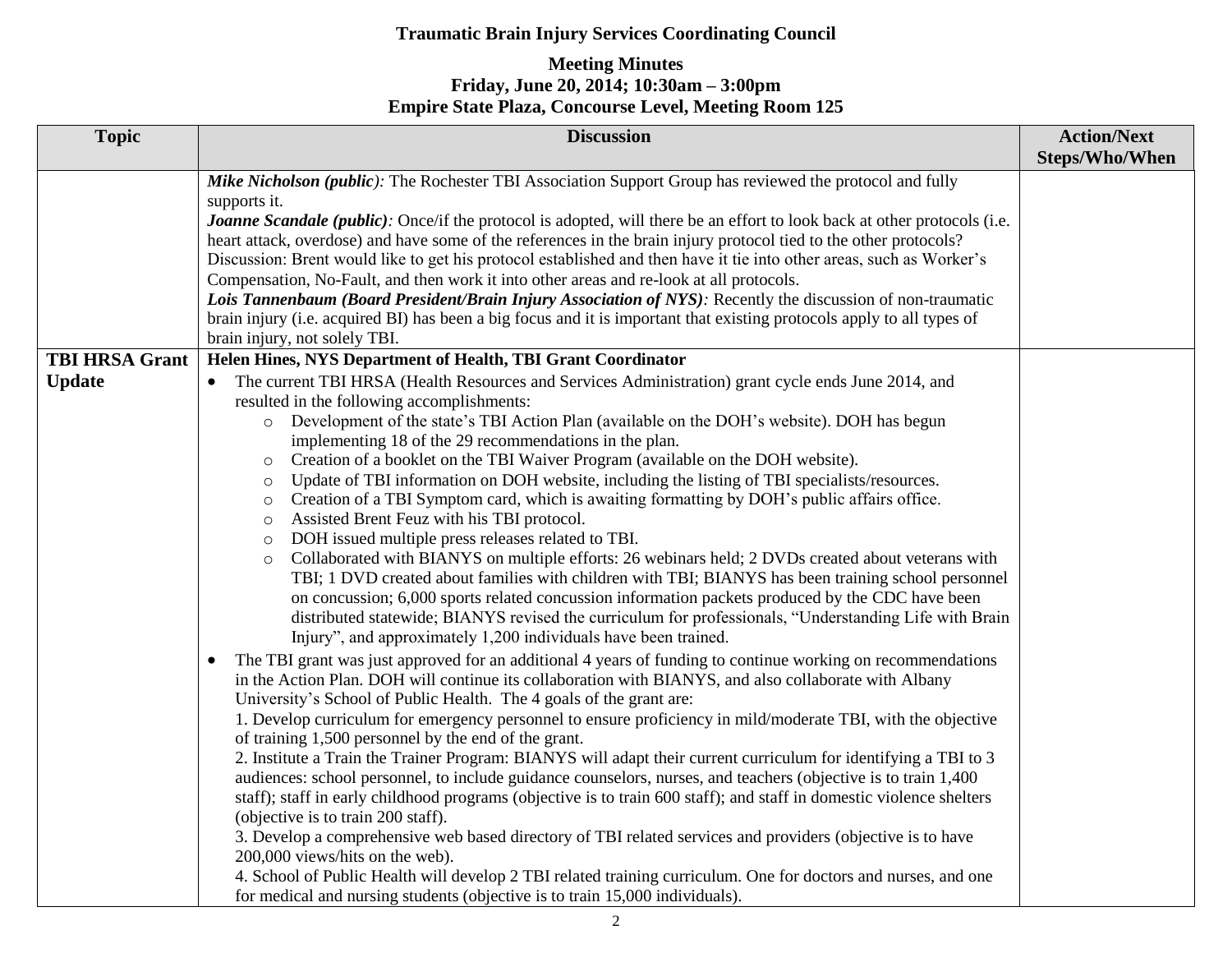| <b>Topic</b>                                                                        | <b>Discussion</b>                                                                                                                                                                                                                                                                                                                                                                                                                                                                                                                                                                                                                                                                                                                                                                                                                                                                                                                                                                                                                                                                                                                                                                                                                                                                                                                                                                                                                                                                                                                                                                                                                                                                                                                                                                                                                                                                                                                                                                                                                                                                                                                                                                                                                                                                                                                                                                                                                                                                                                                                                                                                                                                                          | <b>Action/Next</b><br><b>Steps/Who/When</b>                                                     |
|-------------------------------------------------------------------------------------|--------------------------------------------------------------------------------------------------------------------------------------------------------------------------------------------------------------------------------------------------------------------------------------------------------------------------------------------------------------------------------------------------------------------------------------------------------------------------------------------------------------------------------------------------------------------------------------------------------------------------------------------------------------------------------------------------------------------------------------------------------------------------------------------------------------------------------------------------------------------------------------------------------------------------------------------------------------------------------------------------------------------------------------------------------------------------------------------------------------------------------------------------------------------------------------------------------------------------------------------------------------------------------------------------------------------------------------------------------------------------------------------------------------------------------------------------------------------------------------------------------------------------------------------------------------------------------------------------------------------------------------------------------------------------------------------------------------------------------------------------------------------------------------------------------------------------------------------------------------------------------------------------------------------------------------------------------------------------------------------------------------------------------------------------------------------------------------------------------------------------------------------------------------------------------------------------------------------------------------------------------------------------------------------------------------------------------------------------------------------------------------------------------------------------------------------------------------------------------------------------------------------------------------------------------------------------------------------------------------------------------------------------------------------------------------------|-------------------------------------------------------------------------------------------------|
|                                                                                     | Comments:<br>M. Kaplen: Concern that the proposed grant activities have been discussed in the past and have gone nowhere.<br>Hopeful that with DOH's endorsement the goals of the grant are achieved and that the Council becomes an active<br>liaison for continuous input on grant activities.<br>J. Vollaro: The need for TBI related training has been a constant theme; the Council has an education committee,<br>therefore suggested that Helen work with the Council to avoid duplication of work.                                                                                                                                                                                                                                                                                                                                                                                                                                                                                                                                                                                                                                                                                                                                                                                                                                                                                                                                                                                                                                                                                                                                                                                                                                                                                                                                                                                                                                                                                                                                                                                                                                                                                                                                                                                                                                                                                                                                                                                                                                                                                                                                                                                 |                                                                                                 |
| <b>NYS Uniform</b><br><b>Assessment</b><br><b>System (UAS)</b><br><b>Discussion</b> | Guests: John Russell and Scott Jill of the DOH UAS-NY Project Team were present to answer questions<br>$\bullet$<br>regarding the UAS.<br>J. Vollaro provided his opinion of how the UAS is being used, as well the issues surrounding its use.<br>$\bullet$<br>The UAS is currently being co-administered with the PRI for the TBI waiver program, as the UAS has not been<br>approved by CMS as the sole assessment tool for determining level of care eligibility.<br>Certain Council members have concerns with the UAS: it is felt that the tool has not been properly vetted and is<br>not accurately assessing individuals with all types of cognitive disabilities, not solely TBI; and members feel that<br>failure to implement an accurate assessment will result in individuals being deemed ineligible for services.<br>M. Kaplen: requested that a discussion of the UAS be added to this meeting's agenda as a request was made by<br>the Council 2 meetings ago that the UAS be shared, however was told that the tool is proprietary and could not<br>be shared. At the end of today's meeting, a formal request will be made to receive the tool, as well as studies<br>used by DOH to validate its use among individuals with acquired brain injuries. The use of this tool becomes a<br>civil rights issue when individuals with brain injuries are deprived of services.<br>L. Kosinski: the DOH intends to use the UAS for the following programs: Adult Day Care; Assisted Living;<br>$\bullet$<br>Personal Care; Consumer Directed Personal Assistance Program; Care at Home Waiver; Long Term Home<br>Health Care Program; Nursing Home Transition and Diversion Waiver Program; TBI Waiver Program. The tool<br>is not a diagnostic tool and is not targeted to any specific condition.<br>Vicky and Jonathan Mueller (Mother and TBI survivor): V. Mueller expressed her concerns with the UAS as the<br>assessment tool for the TBI waiver and would like the UAS to be respectful of individuals with brain injury. She<br>discussed her son Jonathan's disabilities, reviewed the results of his UAS assessment and how the tool did not<br>capture the level of care that Jonathan requires. Jonathan's overall score on the UAS was a 1, deeming him<br>ineligible for nursing home level of care. Jonathan provided a statement about how he benefits from the TBI<br>waiver program.<br>There is a concern that UAS assessors are not receiving information from all of the parties necessary to provide<br>an accurate assessment of the individual. Concern that individuals assessed are not provided with a way to<br>appeal the results of the UAS. | A copy of Jonathan's<br><b>UAS</b> was shared with<br>the Council.                              |
|                                                                                     | The council requested a copy of the UAS scoring sheet. Per the DOH UAS-NY Project Team, the scoring sheet<br>is an algorithm embedded into a software program.<br>Any specific questions on the UAS can be directed to the UAS mailbox: UASNY@health.state.ny.us                                                                                                                                                                                                                                                                                                                                                                                                                                                                                                                                                                                                                                                                                                                                                                                                                                                                                                                                                                                                                                                                                                                                                                                                                                                                                                                                                                                                                                                                                                                                                                                                                                                                                                                                                                                                                                                                                                                                                                                                                                                                                                                                                                                                                                                                                                                                                                                                                           | J. Russell stated that he<br>will look into getting<br>the scoring protocol for<br>the council. |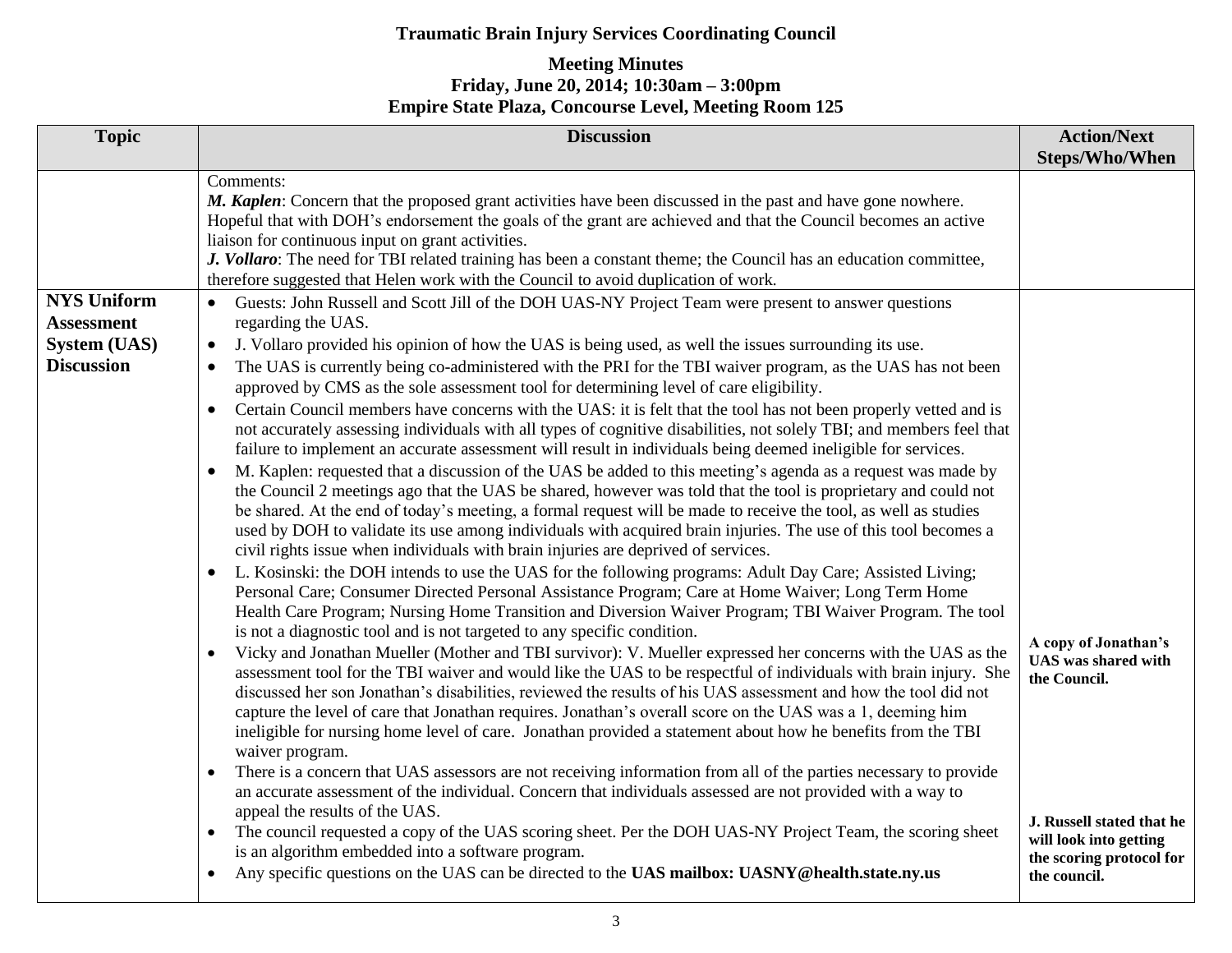| <b>Topic</b>                                                                               | <b>Discussion</b>                                                                                                                                                                                                                                                                                                                                                                                                                                                                                                                                                                                                                                                                                                                                                                                                                                                                                                                                                                                                                                                                                                                                                                                                                                                                                                                                                                                                                                                                                                                                                                                                                                                                                                                                                                                                                                                                                                                                                                                                                                                                                                                                                                                                                                                                                                                                                                                                                                                                                                                                                                                                                                                                                                                                                                                                                                                                                                                                                                                                                                                                                                                                                                                                                                                                                                                                                                                                                                                             | <b>Action/Next</b>                                                                                                                                                                                                                                                                                                                                                                                                                           |
|--------------------------------------------------------------------------------------------|-------------------------------------------------------------------------------------------------------------------------------------------------------------------------------------------------------------------------------------------------------------------------------------------------------------------------------------------------------------------------------------------------------------------------------------------------------------------------------------------------------------------------------------------------------------------------------------------------------------------------------------------------------------------------------------------------------------------------------------------------------------------------------------------------------------------------------------------------------------------------------------------------------------------------------------------------------------------------------------------------------------------------------------------------------------------------------------------------------------------------------------------------------------------------------------------------------------------------------------------------------------------------------------------------------------------------------------------------------------------------------------------------------------------------------------------------------------------------------------------------------------------------------------------------------------------------------------------------------------------------------------------------------------------------------------------------------------------------------------------------------------------------------------------------------------------------------------------------------------------------------------------------------------------------------------------------------------------------------------------------------------------------------------------------------------------------------------------------------------------------------------------------------------------------------------------------------------------------------------------------------------------------------------------------------------------------------------------------------------------------------------------------------------------------------------------------------------------------------------------------------------------------------------------------------------------------------------------------------------------------------------------------------------------------------------------------------------------------------------------------------------------------------------------------------------------------------------------------------------------------------------------------------------------------------------------------------------------------------------------------------------------------------------------------------------------------------------------------------------------------------------------------------------------------------------------------------------------------------------------------------------------------------------------------------------------------------------------------------------------------------------------------------------------------------------------------------------------------------|----------------------------------------------------------------------------------------------------------------------------------------------------------------------------------------------------------------------------------------------------------------------------------------------------------------------------------------------------------------------------------------------------------------------------------------------|
| <b>NYS Uniform</b><br><b>Assessment</b><br><b>System (UAS)</b><br>Discussion,<br>continued | Due to a poor phone line for the meeting, individuals can submit questions about the Council's discussion to the<br>TBI mailbox: TBI@health.state.ny.us<br>AnneMarie Todd (TBI survivor): A. Todd provided a statement to the Council about herself and her experience<br>with the UAS assessment. She stated that the assessor did not ask any questions about TBI, her cognitive or<br>mental health, all of which severely impact her life. AnneMarie stated that the TBI waiver program has greatly<br>enhanced her life and without it would result in a decrease in her quality of life.<br>Traci Allen (Executive Director, The Alliance of TBI and NHTD Waiver Providers): The Alliance has a<br>statewide membership of providers participating in the TBI and/or NHTD Waiver programs, with a current focus<br>on Managed Long Term Care and Medicaid Redesign. Ms. Allen provided statistics from a provider survey<br>completed in April related to the UAS implementation. The Alliance is not opposed to a uniform assessment<br>tool, however the tool needs to accurately assess cognitive disabilities. The Alliance asked the Council to<br>formally request that the UAS not replace the PRI/Screen for the TBI waiver until more work has been done to<br>identify the deficits of the tool in accurately assessing cognitive deficiencies.<br>J. Russell: DOH acknowledges that the tool is new and continues to actively look at data. DOH confirmed that<br>$\bullet$<br>the UAS is not a diagnostic tool. Nurses are trained in the use of the instrument, however DOH recognizes that<br>there is a difference between being trained on the tool versus how individuals are trained to be a good nurse (i.e.<br>professional development).<br>A request was made that DOH utilize the Council and its experts, and requested a list of other states using the<br>UAS for individuals with brain injuries.<br>L. Kosinski: CMS has granted the TBI waiver program an extension, therefore the UAS will not be utilized until<br>least September 2014.<br>Kevin Defayette (Residential Resources): stated that while some of the concern with the UAS lies with the<br>assessor, his staff has been present during the assessments and issues are not solely the assessor, but the content<br>of the tool.<br>Jodi Rappinger (RES Company): shared a TBI waiver participant's story and how he has benefitted from the<br>waiver program and if he was to lose his services would likely end up incarcerated.<br>M. Kaplen: initiated 5 formal motions for the Council:<br>$\bullet$<br>1. The Council will formally request a copy of the full UAS tool, including the scoring criteria, copies of all<br>studies utilized by DOH concerning the validity of its use for individuals with TBI, as well as all comparison<br>studies between the PRI/Screen and UAS. (Motion approved)<br>2. The Council will request that DOH performs studies, and shares results with the Council, on the efficacy of<br>the UAS in determining eligibility for TBI related services before implementing the tool in the TBI Waiver<br>Program. (Motion approved)<br>3. The Council will request that DOH consults with the Council, and the Council is an active participant in the<br>development of a final screening tool that accurately assesses individuals' cognitive abilities when determining<br>eligibility for TBI related services. (Motion approved) | <b>Steps/Who/When</b><br>The Alliance provided<br>two handouts:<br>-Letter dated 4/19/14<br>submitted to the UAS<br>Team.<br>-Letter dated 6/19/14<br>submitted to Mark<br>Kissinger, DOH.<br>The Council requested<br>that any response the<br>Alliance receives from<br>DOH to the letters<br>submitted be shared<br>with all members.<br>Ms. Rappinger<br>provided a copy of the<br>waiver participant's<br>UAS, as well as his<br>story. |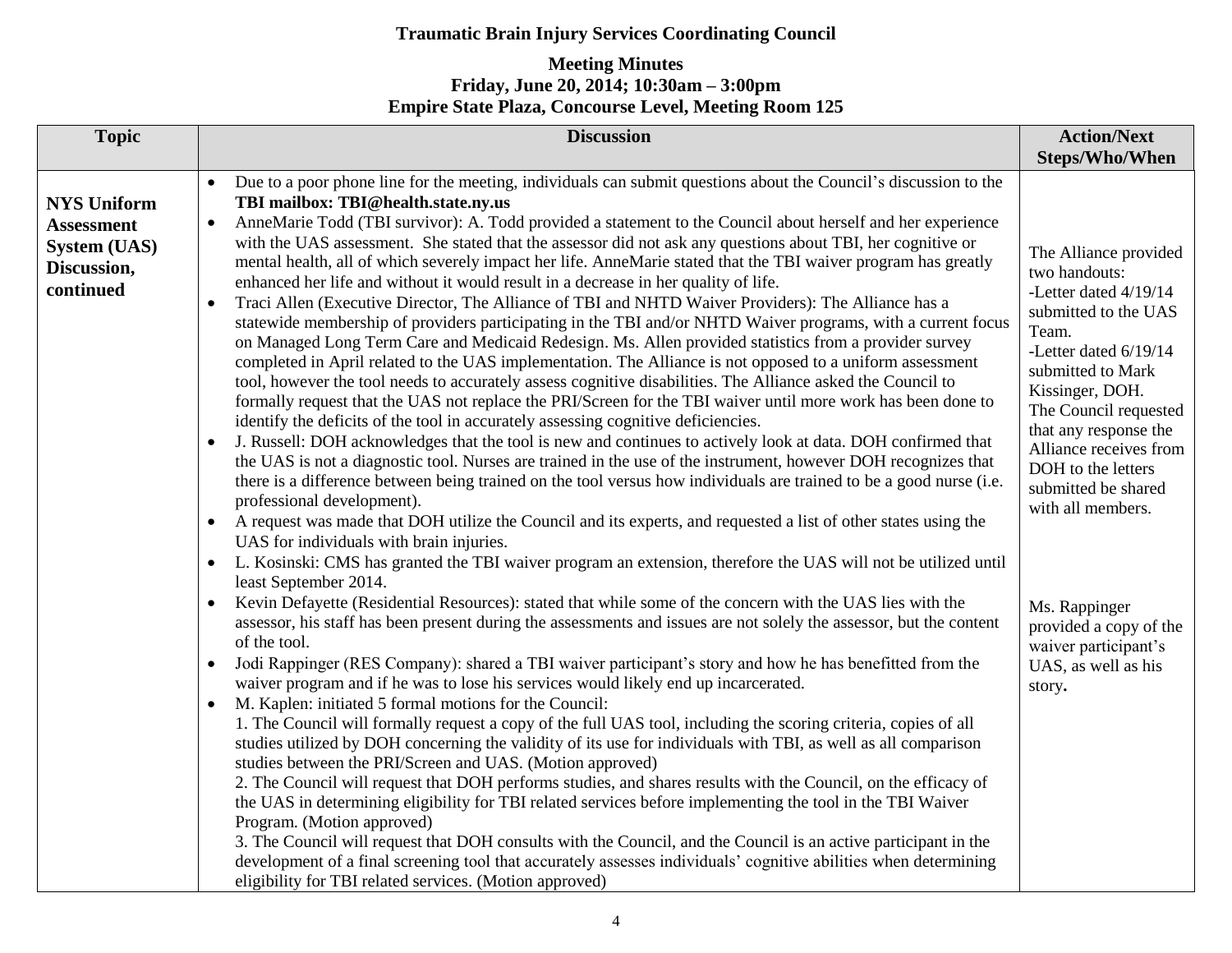| <b>Topic</b>                          | <b>Discussion</b>                                                                                                                                                                                                                                                                                                                                                                                                                                                                                                                                                                                                                                                                                                                                                                                                                                                                                                                                                                                                                                                                                                                                                                                                                                                                                                                                                                                                                                                                                                                                                                                                                                                                                                                                                                                                                                                                                                                                                                                                                                                                                                                                                                                                                                                                                                                                                                                                                                                                                                                                                                                                                                                                                                                                                                                                                                                                                                                                                                                                                                                                                                    | <b>Action/Next</b><br><b>Steps/Who/When</b>                                                              |
|---------------------------------------|----------------------------------------------------------------------------------------------------------------------------------------------------------------------------------------------------------------------------------------------------------------------------------------------------------------------------------------------------------------------------------------------------------------------------------------------------------------------------------------------------------------------------------------------------------------------------------------------------------------------------------------------------------------------------------------------------------------------------------------------------------------------------------------------------------------------------------------------------------------------------------------------------------------------------------------------------------------------------------------------------------------------------------------------------------------------------------------------------------------------------------------------------------------------------------------------------------------------------------------------------------------------------------------------------------------------------------------------------------------------------------------------------------------------------------------------------------------------------------------------------------------------------------------------------------------------------------------------------------------------------------------------------------------------------------------------------------------------------------------------------------------------------------------------------------------------------------------------------------------------------------------------------------------------------------------------------------------------------------------------------------------------------------------------------------------------------------------------------------------------------------------------------------------------------------------------------------------------------------------------------------------------------------------------------------------------------------------------------------------------------------------------------------------------------------------------------------------------------------------------------------------------------------------------------------------------------------------------------------------------------------------------------------------------------------------------------------------------------------------------------------------------------------------------------------------------------------------------------------------------------------------------------------------------------------------------------------------------------------------------------------------------------------------------------------------------------------------------------------------------|----------------------------------------------------------------------------------------------------------|
|                                       | 4. The Council will request that DOH places a moratorium on the implementation of and use of the UAS in<br>screening any individual with a brain injury. The Council also requests that DOH collects additional information<br>during the moratorium comparing the PRI/Screen and the UAS. (Motion approved)<br>5. The Council will formally request that the Commissioner of the DOH provides a written response to each of<br>the Council's motions within 30 days of submission. (Motion approved)                                                                                                                                                                                                                                                                                                                                                                                                                                                                                                                                                                                                                                                                                                                                                                                                                                                                                                                                                                                                                                                                                                                                                                                                                                                                                                                                                                                                                                                                                                                                                                                                                                                                                                                                                                                                                                                                                                                                                                                                                                                                                                                                                                                                                                                                                                                                                                                                                                                                                                                                                                                                                |                                                                                                          |
| <b>Guest/Member</b><br><b>Updates</b> | Lois Tannenbaum (Board President, BIANYS; Guest): fully supports all of the motions of the Council and<br>$\bullet$<br>requested that the voice of BIANYS is heard prior to any motions/votes of the Council. Lois expressed her<br>concerns with the UAS and that the unintended outcome of the assessment could be ineligibility for services.<br>Please see Lois's handout.<br>Sal Cerniglia (NYS Office of Mental Health): OMH is working on Mobile Integration Teams, which focus on<br>$\bullet$<br>re-deploying staff from downsized hospitals into the community. Sal would like to see OMH use Brent's<br>protocol for training staff, and hopes to utilize any information coming through the Council in the work of<br>OMH.<br>Anne Sternbach (NYS Education Department, ACCESS-VR): NYSED is working with a transition team to<br>$\bullet$<br>provide services across the state. People are not required to be waiver participants in order to utilize ACCESS-<br>VR.<br>Chad Cook (NYS Department of Financial Services; Ad Hoc Member): The department has been getting in<br>$\bullet$<br>the latest round of NY State of Health submissions and approving insurance forms for next year's Health<br>Exchange. Finalizing language and ensuring the forms are in compliance with federal and state law.<br>Colleen Scott (Justice Center for Protection of People with Special Needs): Colleen highlighted 2 programs<br>that the Center has: 1) Surrogate Decision Making Committee: a volunteer team that oversees end of life<br>decisions for individuals who may not be able to make those decisions for themselves. 2) TRAID program<br>(Technology Related Assistance for Individuals with Disabilities). There are 12 TRAID centers in NYS which<br>helps ensure people have the right equipment they need when transitioning home.<br>Nina Baumbach (NYS Office for People with Developmental Disabilities): OPWDD has a new acting<br>$\bullet$<br>Commissioner, Kerry Delaney. OPWDD is working towards managed care and piloting an assessment tool to<br>ensure validity and assess all needs of the individuals served. Re-launching the Front Door program to work out<br>kinks in the system to ensure appropriate selection of services.<br>Cher Montanye (NYS Office of Alcoholism and Substance Abuse Services): OASAS has very little focus on<br>$\bullet$<br>TBI at the moment.<br>Lydia Kosinski (NYS Department of Health): The TBI waiver program currently serves approximately 3,000<br>$\bullet$<br>individuals, with the majority in the Rochester region. Working on repatriation; there are currently 26 referrals<br>from out of state facilities. The Money Follows the Person program continues to assist with transitioning<br>individuals into the community. The Fully Integrated Dually Eligible (FIDA) program will begin in downstate<br>regions, serving people voluntarily with an integrated series of services. Other efforts DOH is focusing on:<br>Delivery System Reform Incentive Payment Program (DSRIP), Balancing Incentive Program, Managed Long | Handout: Lois<br>provided a handout<br>outlining key points of<br>interest and concerns<br>with the UAS. |